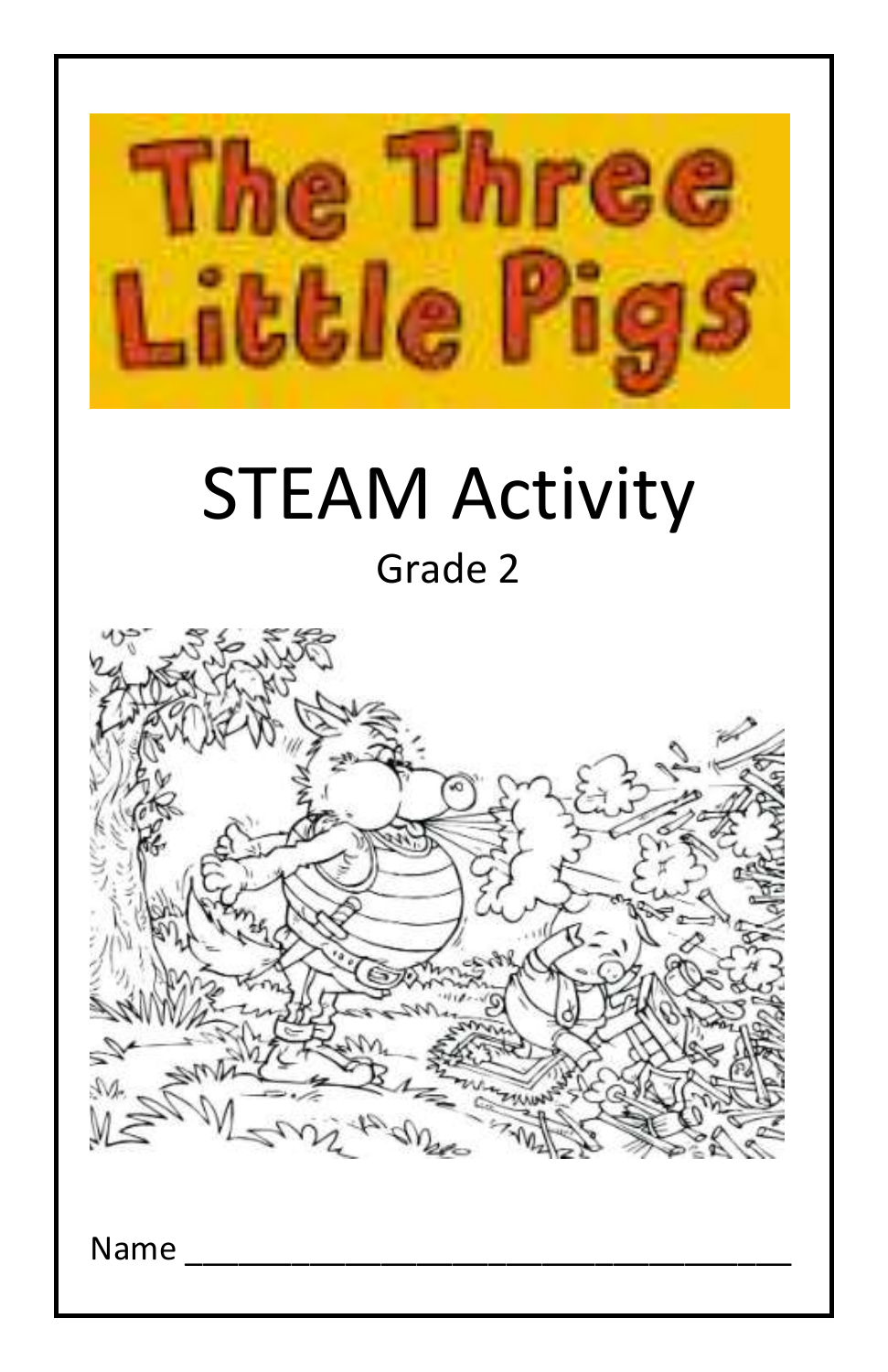Read or listen to the story of [the Three Little Pigs.](https://www.youtube.com/watch?v=1WjHqT8dgeQ) Complete the story map.

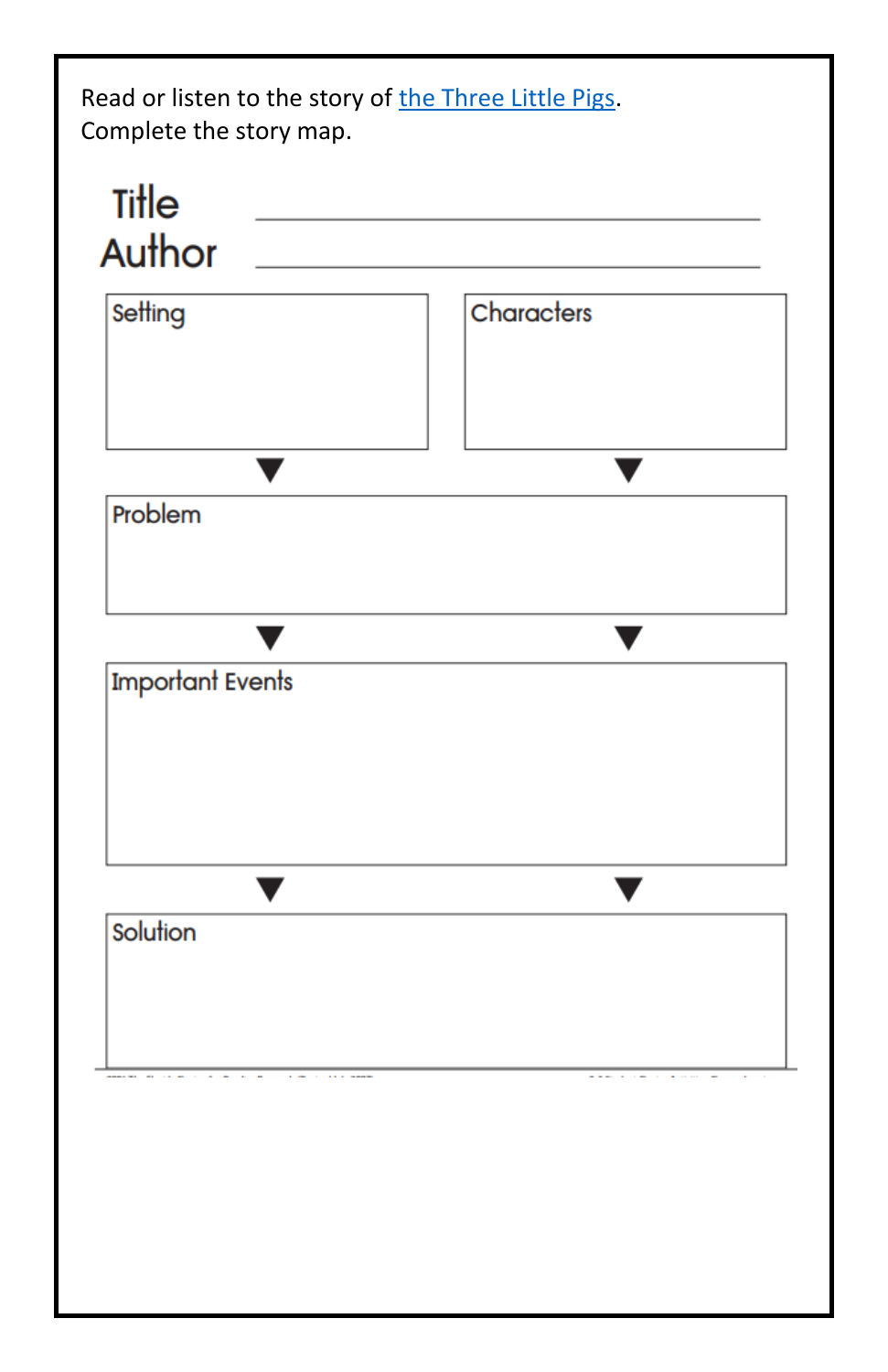| 1. How many pigs are there?                                                     |
|---------------------------------------------------------------------------------|
| 2. What was the second little pig's house made from?                            |
| 3. Who blew the straw house down?                                               |
| 4. Why couldn't the wolf blow the third house?                                  |
|                                                                                 |
| 5. What did the first and second little pig learn from the third<br>little pig? |
|                                                                                 |
| Extension: Read the True Story of the 3 Little Pigs by Jon<br><b>Scieszka</b>   |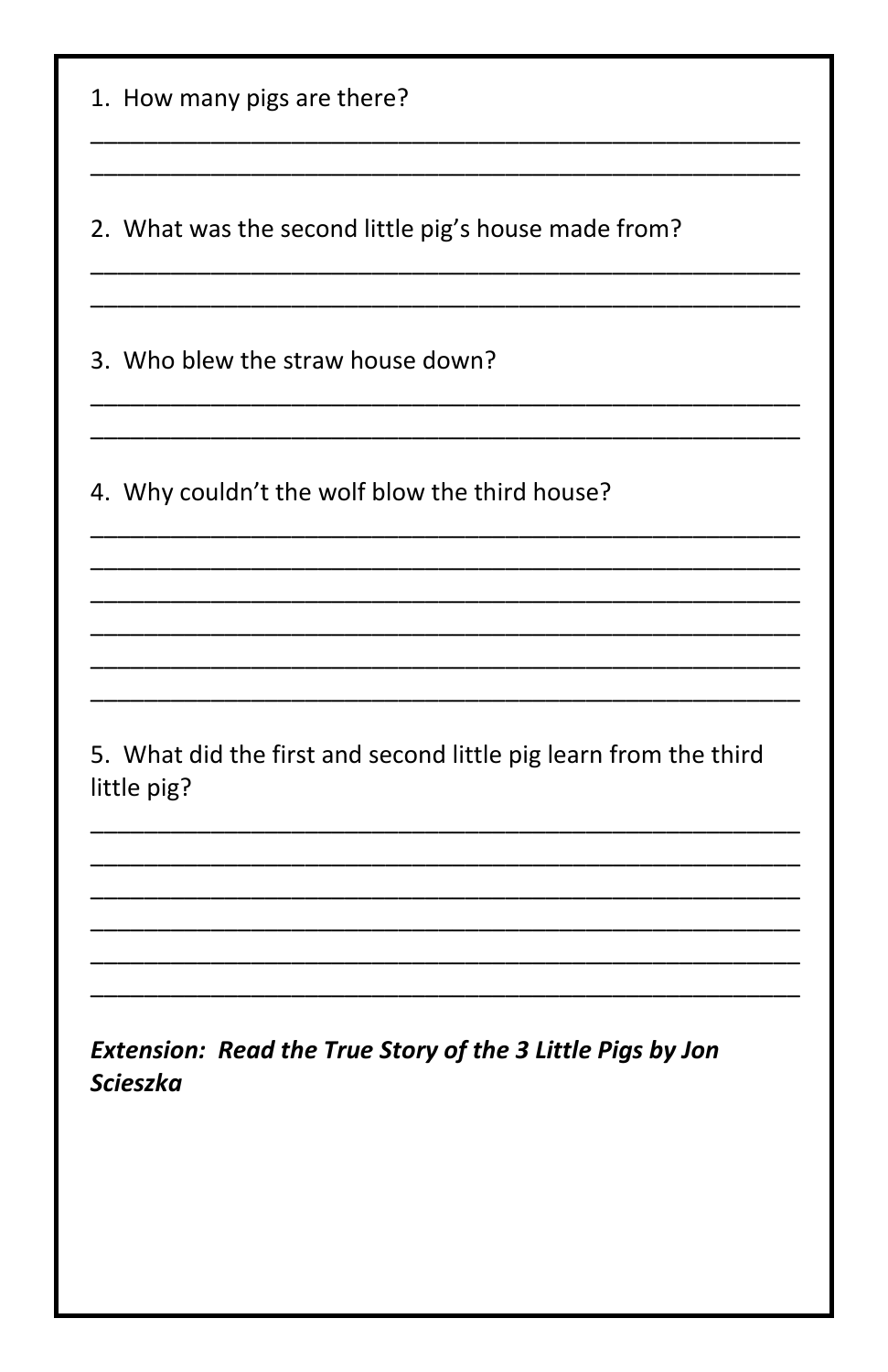





#### **Materials:**

- 25 3 x 5 index cards
- Masking tape
- Whiteboard or something for a platform
- Ruler
- Scissors
- Fan

**Objective:** Build a house to keep the Three Little Pigs safe from the big, bad wolf's huffing and puffing.

## **Task 1: Three Little Pigs' First House**

- 1. Build your house. Your house:
	- Must use ONLY 16 index cards and 12 inches or 1 foot of masking tape
	- Must be at least 8 inches tall, including roof.
	- Must have a door
	- Must include 4 windows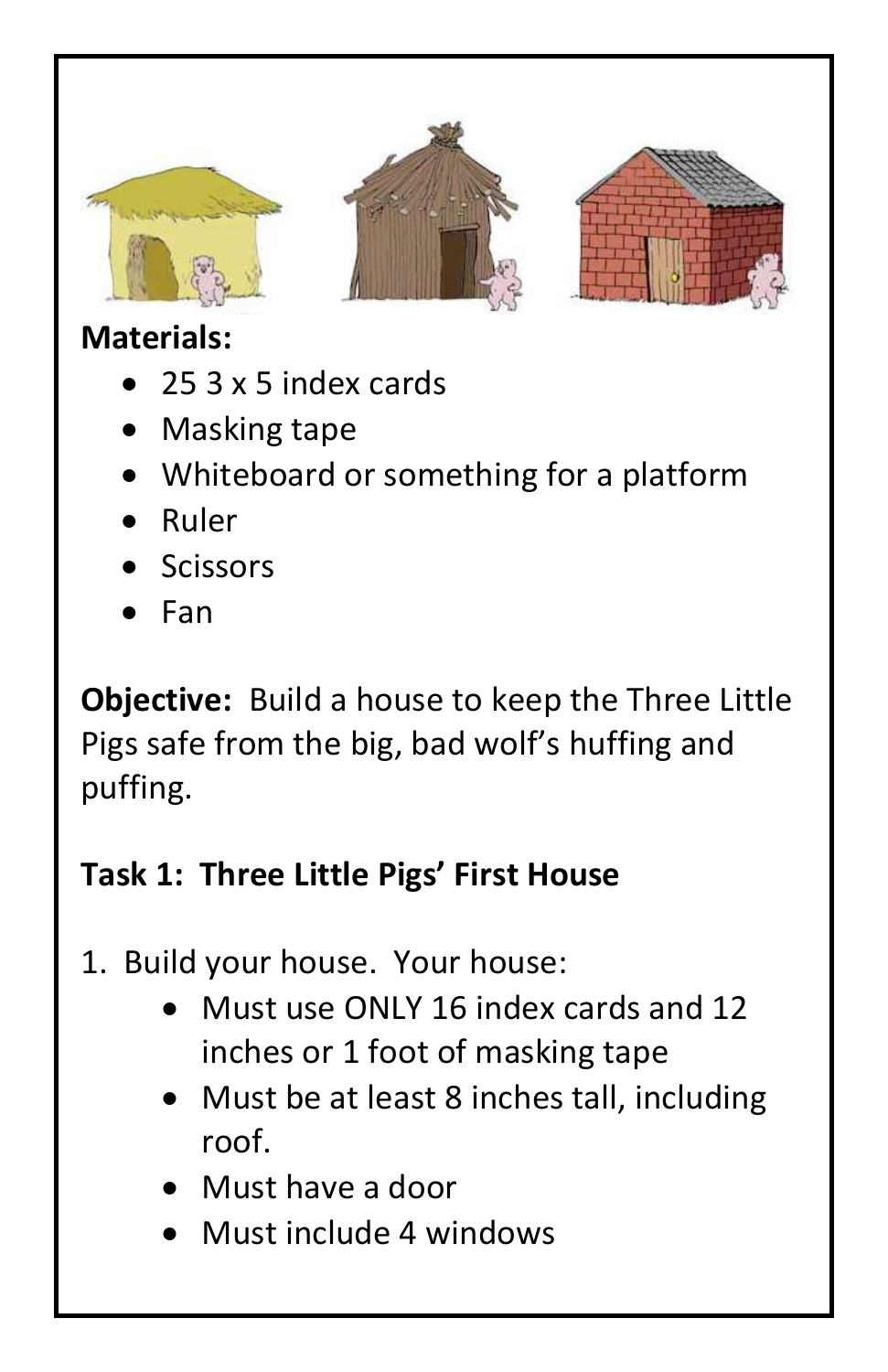2. Take a picture or draw a picture of your house.

3. Put your house in front of a fan. Then turn on the fan. See if your house stays standing through all the "huffing and puffing."

*Did your house stay standing through the wolf's huffing and puffing?*(Circle one.)

YES NO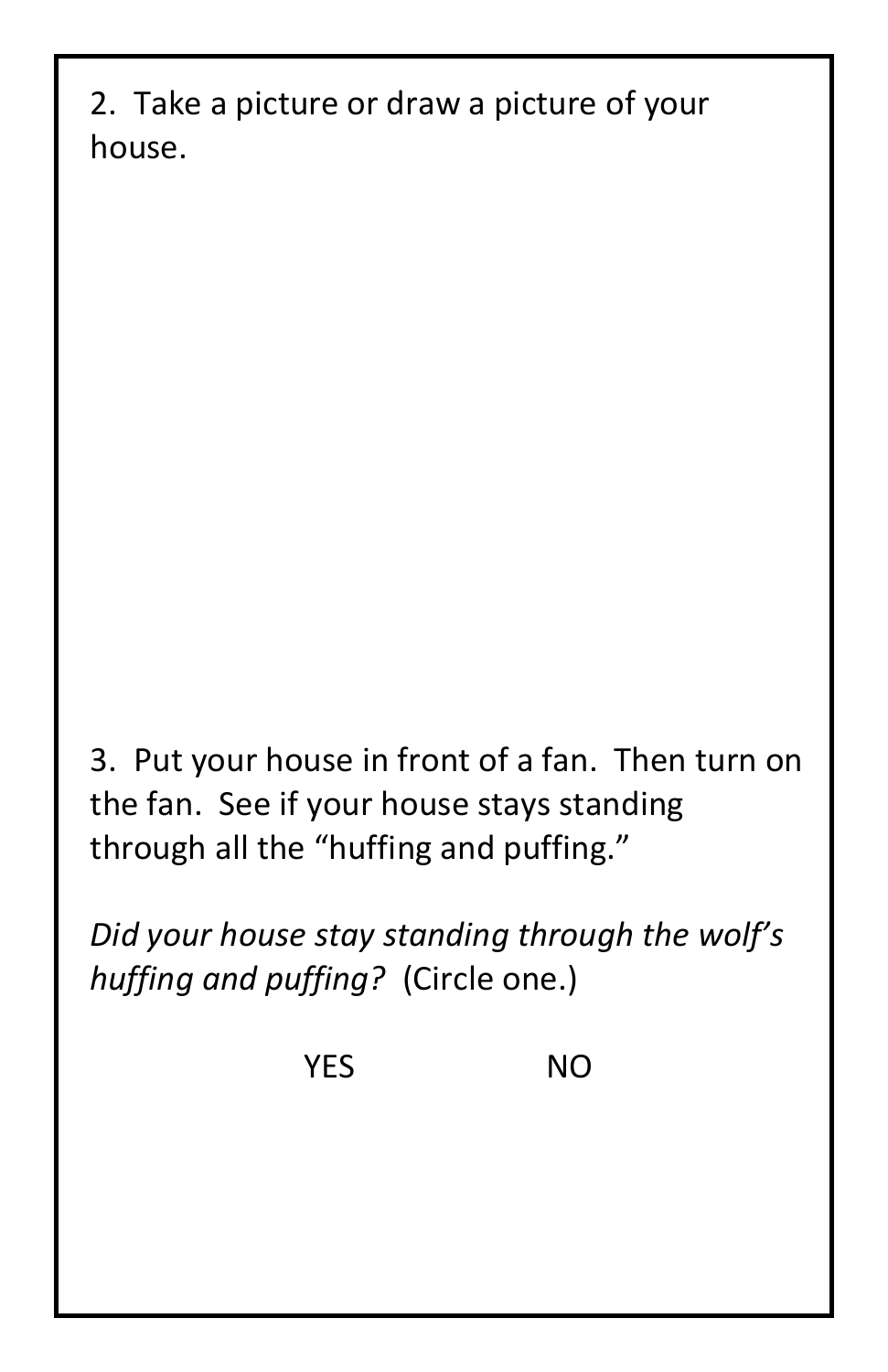*What change would you make to your house so that it stays standing and the three little pigs are safe?*

*Why do you think that change will work?*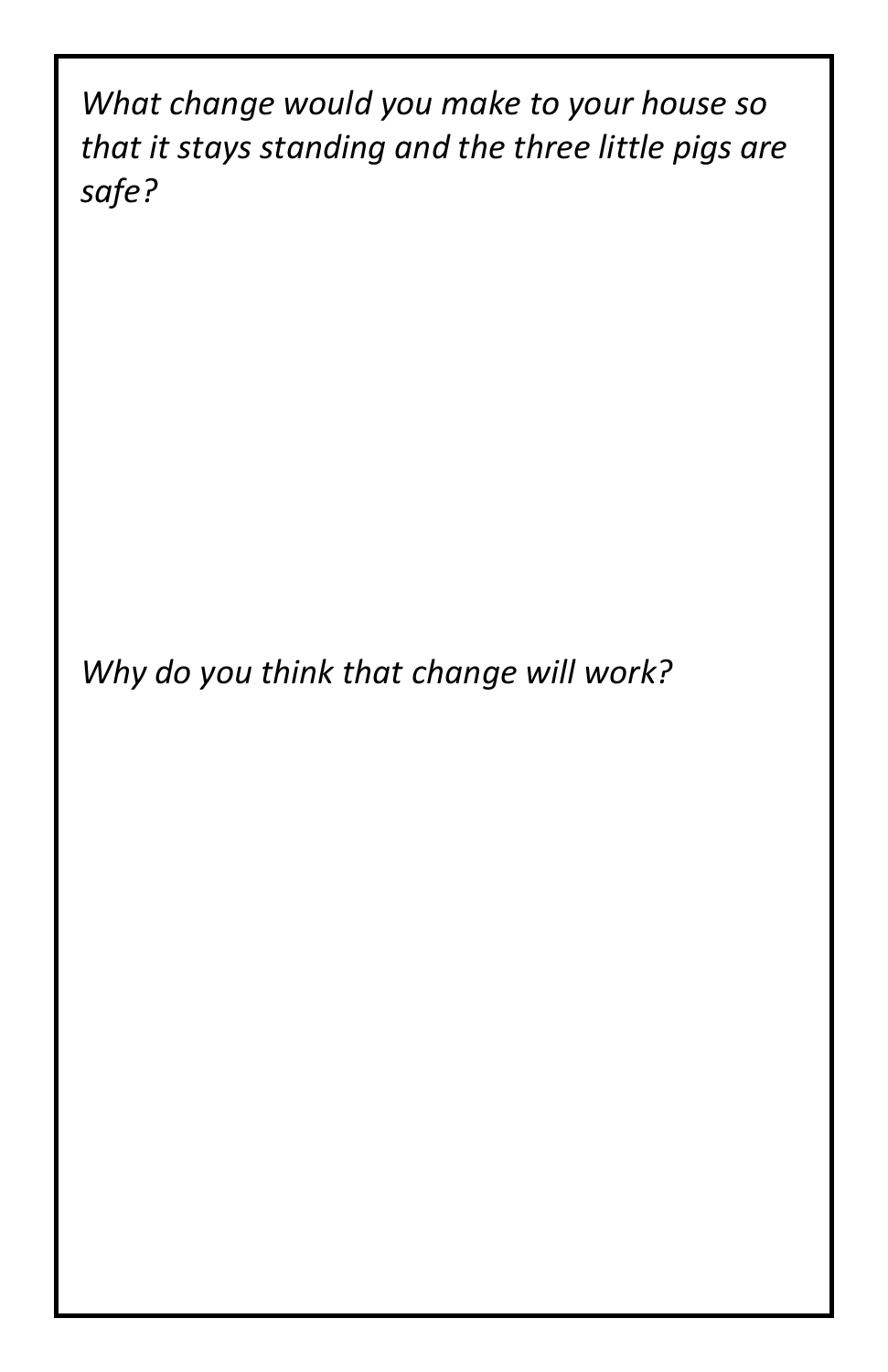**Objective:**Rebuild or improve your house to keep the Three Little Pigs safe from the big, bad wolf's huffing and puffing.

### **Task 2: Three Little Pigs' New & Improved House**

You can purchase more material to rebuild or make improvements to your house.

Here are the prices:



#### What you bought:

| <b>Item</b>         | Cost   | <b>Number of</b><br>items bought | <b>Total Cost</b> |  |
|---------------------|--------|----------------------------------|-------------------|--|
| Index<br>cards      | \$0.05 |                                  |                   |  |
| 3 inches<br>of tape | \$0.10 |                                  |                   |  |
| <b>Total Cost</b>   |        |                                  |                   |  |